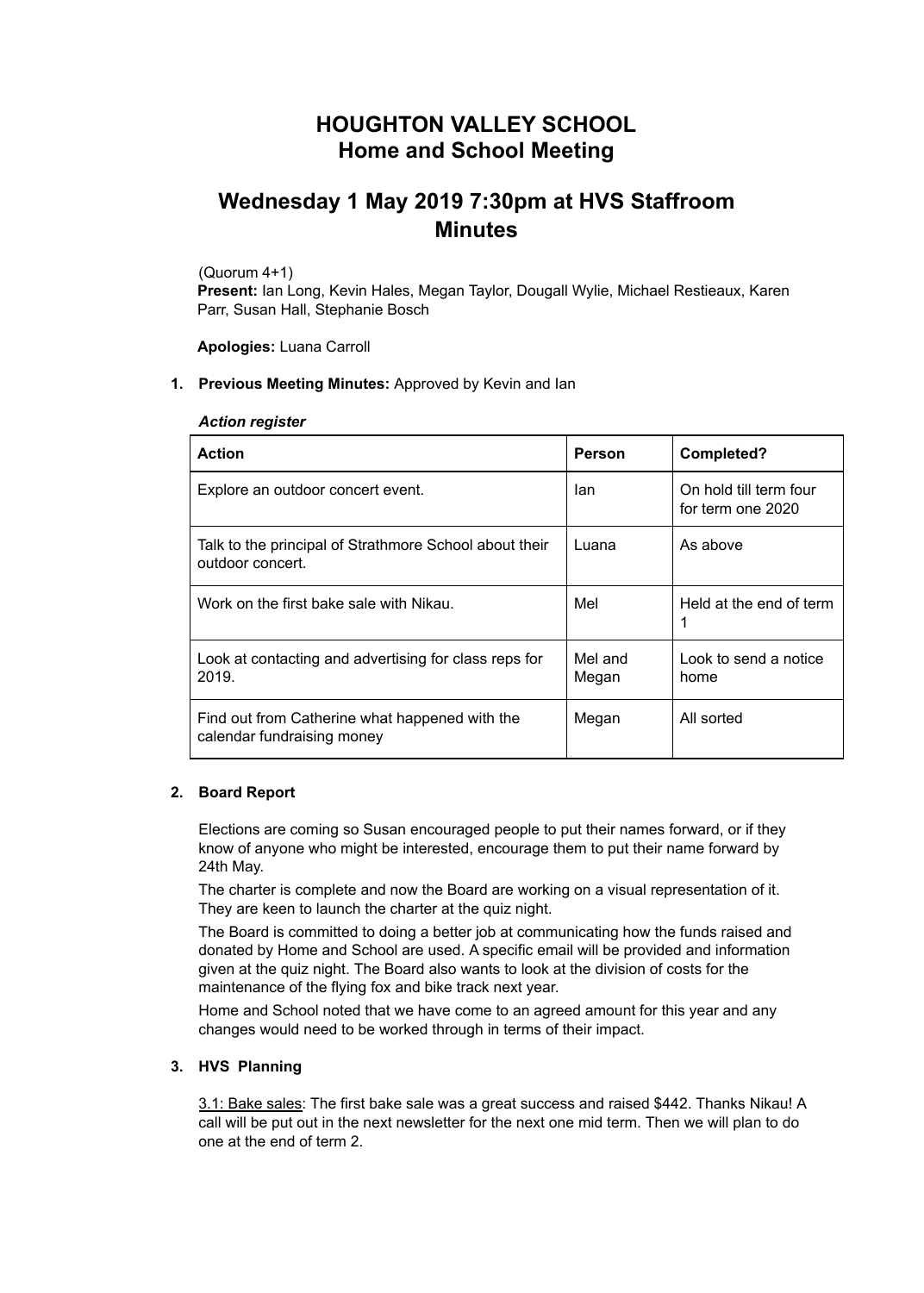3.2: Class reps: A note on what this involves will be put in the general communication to go home.

3.3: Quiz: Ian is going to follow up with Ande on this and help out. We are not going to have the auction this year but will look at other ways of raising cash on the night.

3.4: Fair: Karen is going to put something in tomorrow's newsletter about the fair. We need storage for clothes and toys; key coordinators; someone to shadow Karen and organise the fair next year; and someone who works in design.

3.5: General fundraising: Given we didn't have the moveathon at the start of the year we need to investigate other ways of raising funds this year. It was agreed to do the calendars again but start earlier to avoid some of the issues that happened last year.

Another idea suggested was something to do with movies; either at the school, a cinema or a drive-in.

Some kind of sponsored moving event was also suggested. Ian will talk to Luana about step counters.

If anyone has any other good fundraising ideas; please get in touch.

### **4. Finances**

The returns for 2018/19 have been filed and the year closed off. Kevin will provide a donations report each meeting showing how much is available after the 80% donation and the fixed items. It was noted that this year's year 6 is particularly large and we will have to budget for a larger leaving gift amount.

### **5. Any Other Business**

A discussion was had on how to get people engaged with Home and School and our activities. The idea of a new entrants get together was raised.

## **6. Communications from Meeting:**

There was a common theme on correspondence discussed throughout the meeting. It was decided that Ian and Megan would look to write up a notice to go home with children about all the different ways to get involved, including with the Board of Trustees.

## **7. Next meeting: Wednesday 29 May 7.30pm**

#### **Action register**

| <b>Action</b>                                                     | Person        |
|-------------------------------------------------------------------|---------------|
| Talk to Luana about step counters and a sponsored moving event.   | lan           |
| Write a notice to go home to parents on how they can be involved. | Megan and lan |
| Find out the size of the year 6 roll and let Kevin know.          | Stephanie     |

Ian Long

Chairperson Houghton Valley Home and School Association